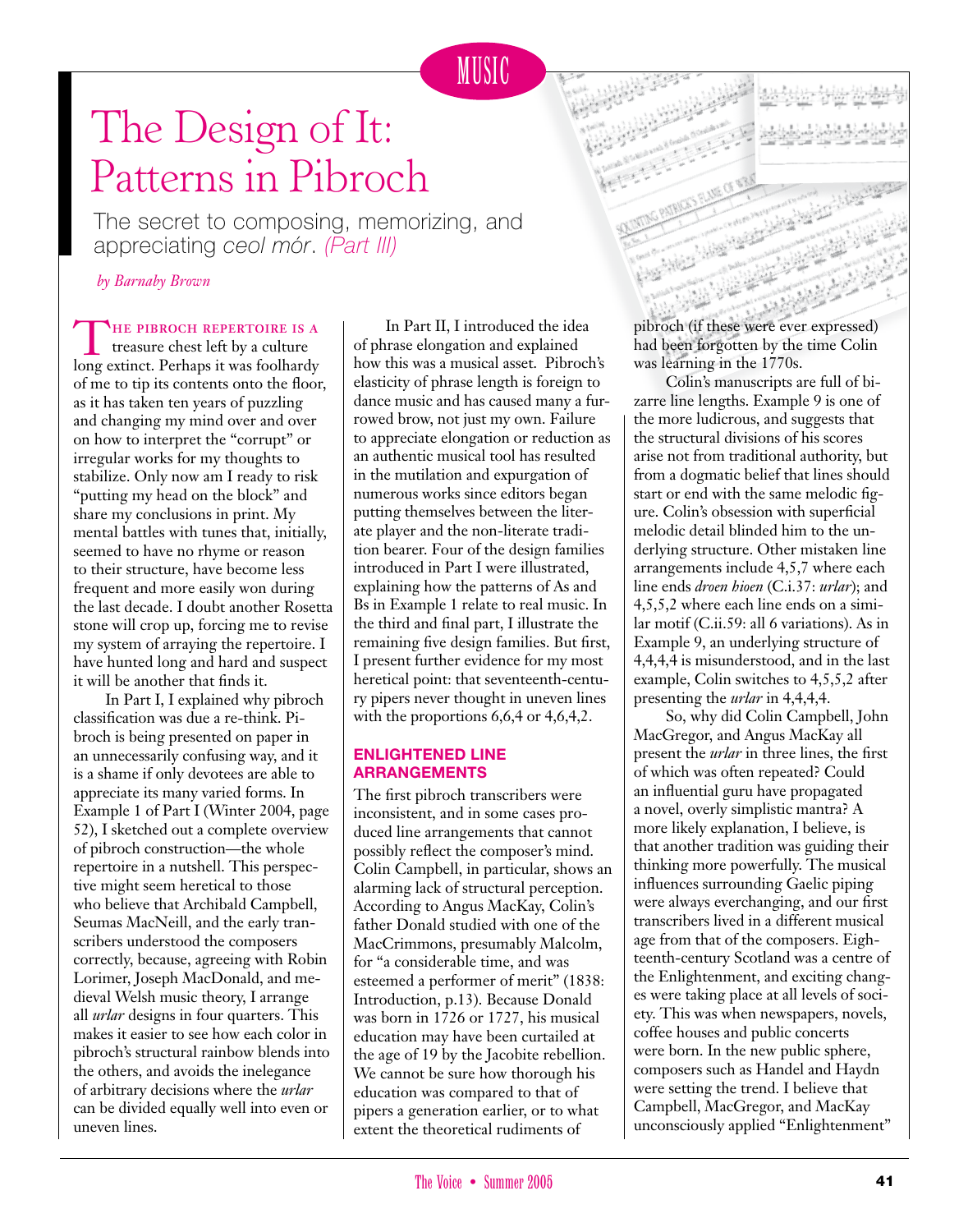### MUSIC

rules of cadence and phrase structure to music born in a medieval, feudal age.

While Haydnesque phrasing works in pibroch to some extent, it becomes unsustainable when one includes the music that fell out of transmission in the nineteenth century: the many tunes and settings that didn't fit Enlightenment rules, as understood by Highland pipers and landed gentry. Whether one sees this body of "lost pibroch" as inferior or superior to what survived in transmission to the present depends on two things: the musical rules one applies, and the musical taste one has personally developed. My ability to write this article, for example, must be helped by the fact my CD collection contains three parts Early music (before 1750), two parts World music (mostly field recordings), and only one part everything else. Music is a revealing expression of any society, reflecting its innermost workings. Knowledge of medieval or tribal music certainly makes it easier to empathize with the original spirit of pibroch.

#### **Ornate**

| a b A | $\mathbf b$ a $\mathbf B$ | a a a a <b>b</b> a B<br>аааа В<br>A<br>B | A<br>B<br>A |
|-------|---------------------------|------------------------------------------|-------------|
|       |                           |                                          |             |

Discovery of the Ornate pattern is the greatest "eureka" moment of my research so far. I was transcribing unpublished tunes from Colin Campbell's manuscript, and was already familiar with the second half of this design thanks to Roderick Cannon's article, "A Note on the Construction of Even-Lined Piobaireachd" (1995, *Piping Times* 48 Nos. 1–2). Normally, pibroch design concerns the substructure—the pattern of linear sonority. The more creative the composer, the harder it is to perceive the underlying design. In the most "musical" works, the design is transformed—if not in the *urlar*, then in the variations. The music goes somewhere new, it does not cover the same ground, as having conventional variations all the time would be dull.

In "The Tune of Strife" (Example

**EXAMPLE 9. Ornate design—"Slàn gun tig Seonachan" ("Johnny, may you come home safely")**

Called Slann gu aigshonachan<br>Hinde hoac hioenem hiohoa hin de ho?<br>a hooen hoac hinde hoac hioenem re hooen hoac ninae in arin hiharin hichoa hoachconoa nin ann nin acho Hinde hoar nivenem mondi<br>ae hooen hoar hinde hoar hisenem hosen noue minue hoocn hoa hoar hionoa hoa hoo'en hoar ae hioenem monda niohea hoac hronoa noen i hawe hisonem his.<br>Noac cheochi hawe hisonem his hoven ho as his enom his hoa he his vehi hosen. Moac cheve hi have enveren

**Example 9a.** *Note how lines 3, 4, and 5 each begin with "Hoa.e." Colin Campbell determined his line division here by initial rhyme, failing to perceive the more conventional metre shown in my edition, Example 9b (C.ii.61).*



 $\overline{42}$  WOrks. **Example 9b.** *The five uneven lines of Campbell's score (16,15,12,12,9) were presumably even lines of 16,16,16,16 in the composer's mind. This is one of many suspect line arrangements in Campbell's manuscripts. His 6,6,4 arrangements (e.g., Examples 2b and 14a) arise from an identical musical logic, so may equally misunderstand the composer. As in Example 2c, many of the A sections here contain an alternation of sonority (1011), turning abA into a statement of the pattern* korffiniwr *(11001011, see Example 12b). This is typical of Ornate works.*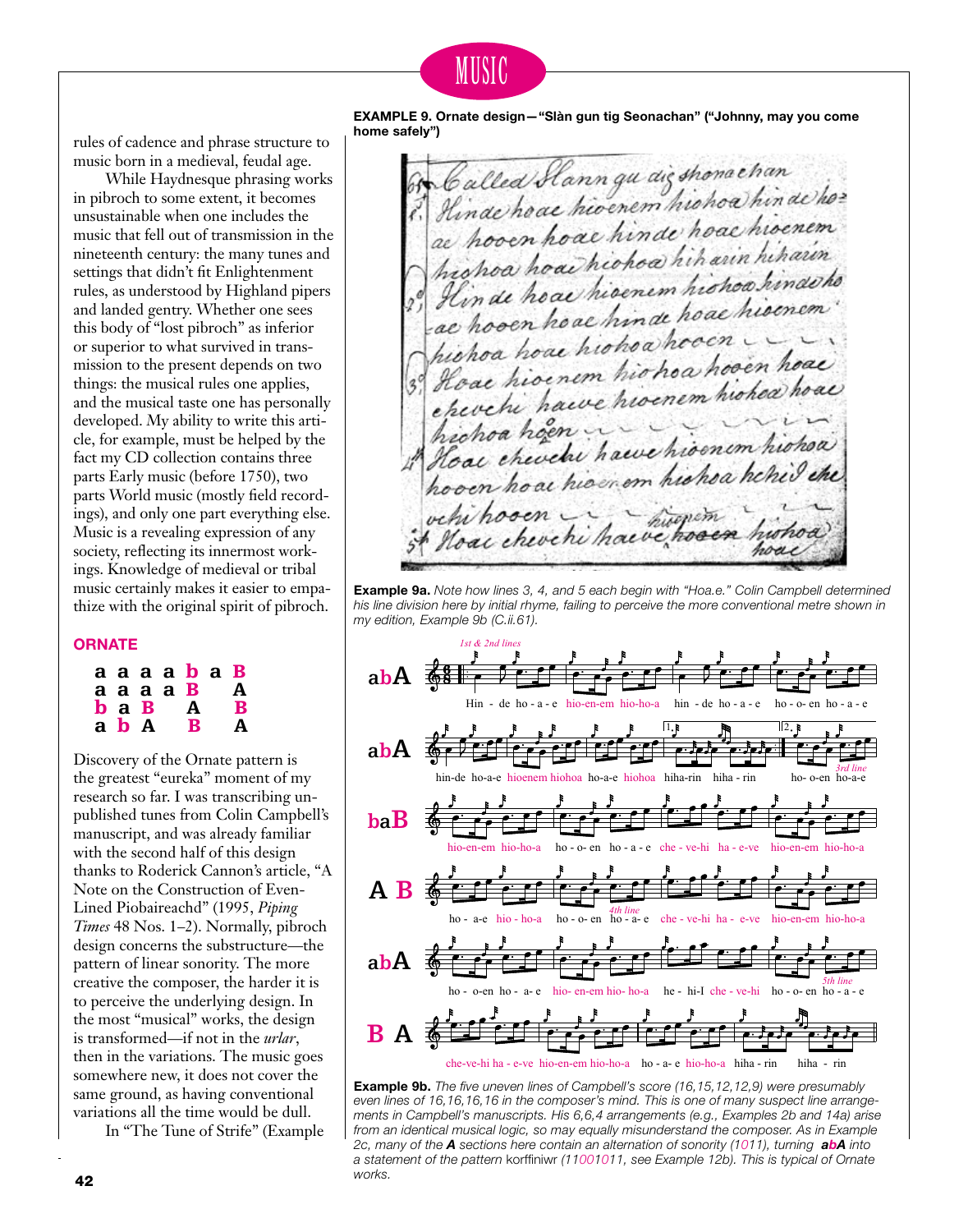MUSIC **EXAMPLE 10. Ornate design—"The Tune of Strife"** 13 Called woodn yourn \_ \_ Chcenodintra gour times cheemoticntro Arotrop linhmis anire Cheen entre faculimes histratorin him hinbotra piotrasdain himbantro hañosis tro hintrobra histrardain himbantro Chier odintra himbantro haro dintro intratra histrarodin him tean tre harin dan Hour limes **Example 10a.** *The* urlar *in Colin Campbell's manuscript (C.ii.23). The faint line reads "hintrotra hiotrarodin himbantro." Donald MacDonald Senior and Junior agree with Campbell in calling this "Ribean Gorm (Blue Ribbon)", a title now attached to another work. The title "Port na Strigh" comes from Angus MacKay's manuscript (K.i.43).*  (mitted by Meckey: I.43)  $1:23$ drectorliston x4  $a - 3$ checutodisto historia historofilis historito b. 32 historoidin hinteratio historiche historic. BA4 anna bab<br>2<sub>anna</sub> BA historiatio historica historio historicatio  $\frac{1}{2}$   $\frac{1}{2}$   $\frac{1}{2}$   $\frac{1}{2}$   $\frac{1}{2}$   $\frac{1}{2}$   $\frac{1}{2}$   $\frac{1}{2}$   $\frac{1}{2}$   $\frac{1}{2}$   $\frac{1}{2}$   $\frac{1}{2}$   $\frac{1}{2}$   $\frac{1}{2}$   $\frac{1}{2}$   $\frac{1}{2}$   $\frac{1}{2}$   $\frac{1}{2}$   $\frac{1}{2}$   $\frac{1}{2}$   $\frac{1}{2}$   $\frac{1}{2}$   $(b'a)B'A'B$ workiston  $X'R$  6 hartilistro "<br>cheapothistra historito hartilistro bistrator" (1/4/2 historoodin highertoo hilarished x4  $13$  A<sup>tr</sup>  $R$ D.<br>hiver haka s. A AAA BAbaB<br>A A A A baBabA A. Invertiser B = hines hised himanhioco B. AbaBabAbaB chanhaca A RabAhaBenda hives miren  $T.Gew \sim [D.D.]$ a histocrata himbalecento d thinks XXXABALAR<br>XXXAbBabA vehere. استملائهما ينسر B. Kha Batalog.<br>"A' Batal ba Bakka' **Example 10b.** *My transcription of Campbell's score (October 1997). I used a shorthand that avoids re-writing any* 

*phrase repeated by Campbell exactly. This helps bring the structure into focus and makes it possible to memorize this particular pibroch in half an hour, its constituent material is so slight. It must be one of the most geometric works in the repertoire, the musical equivalent of a carpet page in the insular Gospel books (e.g., Book of Lindisfarne, Book of Kells, and Book of Durrow).*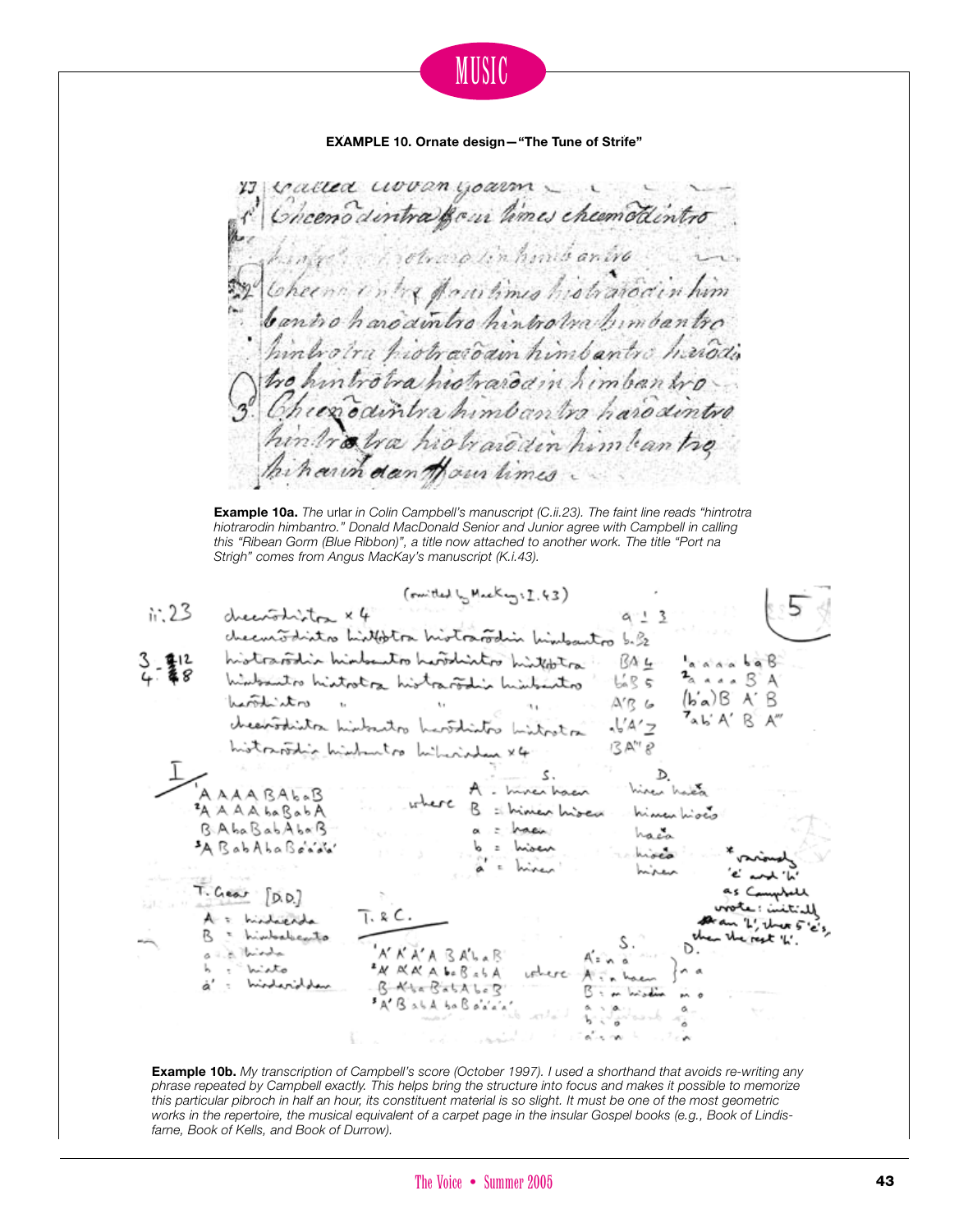

10), the whole Ornate design is employed on the surface level of melodic repetition. This is the most extreme, "bottom hand" tune I've encountered. It has only four notes, G A B – D, and the pattern is reiterated, without any structural development, in all eight movements. Example 10b is my original transcription of this arcane bardic relic.

To the examples already identified by Cannon, which share this design in their second halves—"Lament for the Harp Tree" (12:362), "The Park Piobaireachd" (4:113 & 115), and "Johnny, may you come home safely" (Example 9)—I would add two that follow the entire Ornate schema: "The Tune of Strife" and "Hiharinõdin Hiharindro" (C.ii.8); two that might originally have been composed using this schema: "The Comely Tune" (K.i.39) and "In Dispraise of MacLeod" (K.ii.92); and five works with unique structures bearing a stronger affinity to this design than to any other: "Beloved Scotland" (6:178), "Taviltich" (C.i.5) "The Battle of Bealach nam Brog" (9:246), "The Mac-Donalds' Gathering" (C.ii.80 *et al*.), and "The MacDougalls' Gathering" (5:141).

#### **Well-woven**

### $\begin{array}{cccc}\n\mathbf{b} & \mathbf{a} & \mathbf{B} & \mathbf{A} & \mathbf{B} \\
\mathbf{a} & \mathbf{b} & \mathbf{A} & \mathbf{B} & \mathbf{A}\n\end{array}$

**a b A B A**<br>Examples of the Well-woven design have been called "Secondary" pibrochs since the publication of *The Kilberry Book of Ceol Mor* in 1948. There is nothing secondary about them, and I propose a new label, "Well-woven", drawing attention to the feature distinguishing this design from the "Woven" design (illustrated below): the extra detail of interlace, ba and ab, in the 1st and 5th eighths. In "Black Donald's March" (Example 11), the design is evident in the melodic foreground. Restraint is the key to beauty in pibroch, and this example is typical of the economy exercised by great composers, using the minimum material to maximum effect.

Other examples of this design



**EXAMPLE 11. Well-woven design—"Black Donald's March".** *The highlighted notes mark the change in sonority that distinguishes A from B. A tapestry of music is woven by the alteration of a single note: a consonant C in the A phrases becomes a dissonant B in the B phrases. The finishing touch to this urlar is the link binding the last two phrases into one, which elegantly anticipates the uninterrupted drive of the doublings (Donald MacDonald,* Ancient Marshall Music of Caledonia*, c.1819, p.106).*

include "My King has Landed in Moidart" (5:157), "Too Long in this Condition" (7:211), "My dearest on earth, give me your kiss" (11:352), and "Donald Gruamach's March" (2:71). It would be unmusical if such designs were followed religiously in the melodic foreground, and it is generally easier to perceive the structure in the variations where, more often than not, the melodic invention of the *urlar* is stripped away and the design becomes more starkly prominent.

### **Lyrical Well-woven**

### ba B<br>a b A B  $a \ b \ A \ B \ A$

The Lyrical Well-woven design was identified by Roderick Cannon in 1982. He recognized it in "The Old Woman's Lullaby" (4:113), "Lament for the Viscount of Dundee" (Example 12), "The King's Taxes" (5:137), "In Praise of Morag" (1:22), and "MacLaine of Lochbuie's Lament" (11:330). The only other example I have found is "Left Hand" (14: 490).

In the Piobaireachd Society edition, both "MacLaine of Lochbuie's Lament" and "Left Hand" were badly disfigured. Such editorial high-handedness, normal in the 1890s, was still alive in Scotland in 1986. Had pibroch theory become a religious creed, or was

Scotland a century behind the times? Either way, beautiful, dramatic structures were vandalized and replaced by lifeless settings with "zero" authority.

Unless you believe pibroch movements should be built like toasters and housing estates, a distressing majority of Piobaireachd Society settings reflect a lower musical intelligence than that enjoyed by pipers and their audiences around 1800. No wonder the BBC aren't interested in pibroch! All serious performers should be looking at the original sources—they are, quite simply, richer and more musical than what a couple of wellmeaning amateurs decided was fit for public consumption.

Had Archie Kenneth understood the Lyrical Well-woven design as a basic framework, within which the composer was free to exercise genius, the worst acts of editorial vandalism would have been avoided. In the notes to "MacLaine of Lochbuie's Lament," we read that the variations "are obviously defective." Far from being defective, the reduction in phrase length produces a rise in momentum. This is an attractive musical development that increases contrast, and therefore the musical effectiveness of the return of the *urlar*. It is dull to repeat the *urlar* at the end of a performance if there has been no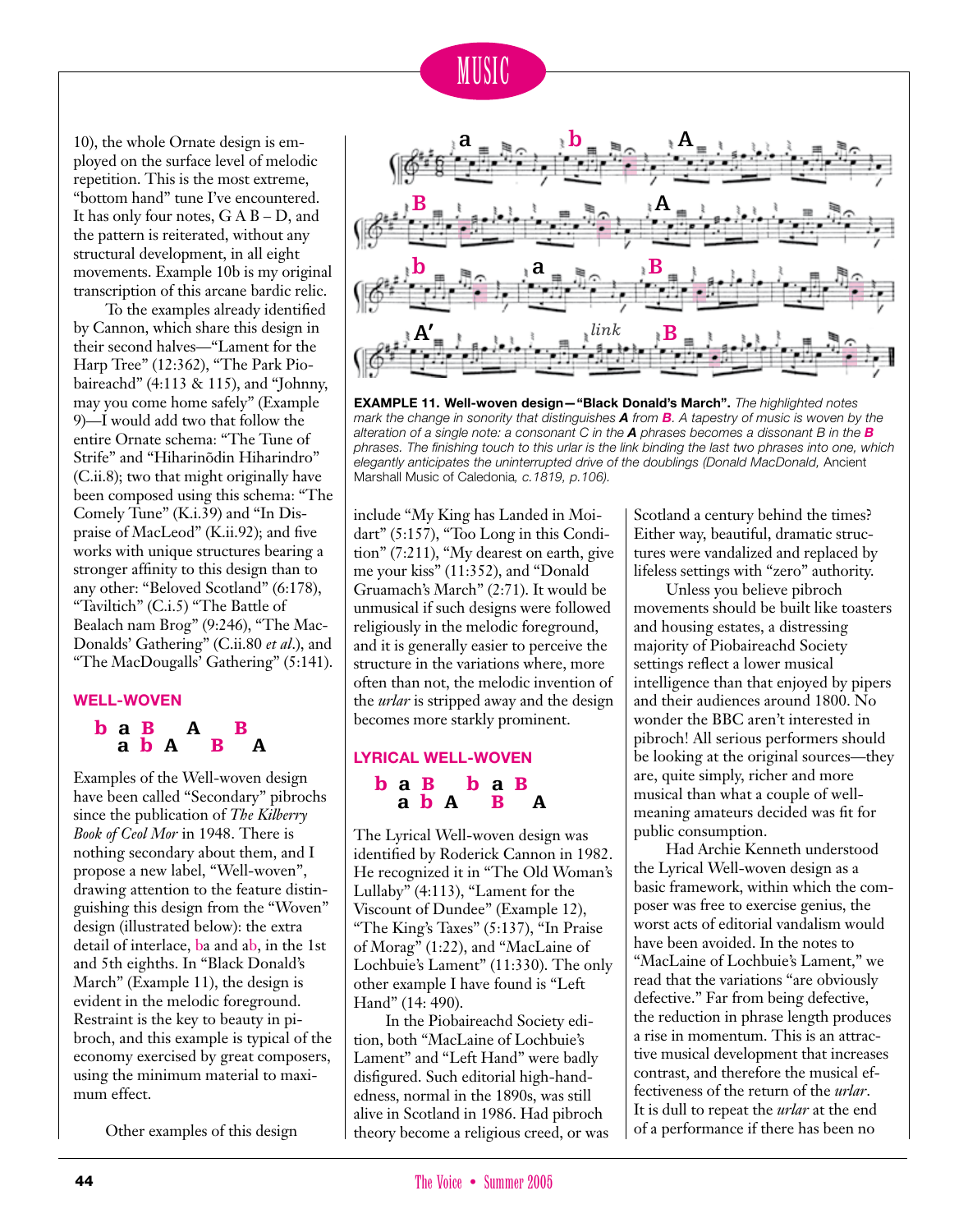## MUSIC

**EXAMPLE 12. Lyrical Well-woven design—"Lament for the Viscount of Dundee"**



**Example 12a.** *The sonority of the first four bars, baB, follows the pattern 0011 0100, known in Wales as "*korffiniwr*" (Example 12b). In "Lament for the Viscount of Dundee", this pattern*  reappears in diminution (twice as fast), with "1"s and "0"s reversed in the final phrase A<sub>2</sub>. An increase in harmonic rhythm in the run up to an ending is normal, not only in pibroch, but *throughout Western music (Angus MacKay, 1838, p.74).*



**Example 12b.** *This pattern of alternating sonority permeates the pibroch repertoire, often with "1"s and "0"s reversed. "*Korffiniwr*" is one of 24 musical designs taught in Wales in the sixteenth century, believed to have been approved by a council of musicians in Ireland in the twelfth century (Robert ap Huw's MS, c.1613, p.107).*

development, no musical journey to come home from. We should remember that *siubhal* means "journey" and was originally used, not for a variation type, but for the whole sequence of variations between each restatement of the *urlar*.

In "Left Hand", the second half of the *urlar* is one phrase longer than the first. This leads naturally into an inversion of As and Bs in the variations:

**abA abA baB A B A** becomes **baB baB**

**abA B A**

Here, a structure that is spontaneous and unique in the *urlar* becomes more conventional in the variations.

This spirit of transformation is essential to pibroch—as is extending the second half of the *urlar* (see Example 13). Both are authentic features that combine in "Left Hand" to produce excellent music. To rebuild the *urlar* so that the variations adhere to it superficially is to miss the point. It is time we assigned the original composers and early transcribers greater trust. It only takes a glance at the most famous variation sets of Western music to realize that turning the theme upside down, back to front in fact, making the relationship between theme and variation as obscure as possible—is not only standard practice, but the hallmark of a great composer.

### **Free Lyrical**

**A B A B**  $C$   $D$   $E$   $F$ 

In the Free Lyrical family of works, the wings of creativity spread and fly, unfettered by geometrical repeated patterns. The Free Lyrical design can be defined very simply: the first quarter is more or less repeated, and the second half does something different. "Lament for Ronald MacDonald of Morar" (Example 13) is a fine example. Others include "Lament for Alasdair Dearg" (14:476), "The Sister's Lament" (4:109), "Lament for the Laird of Anapool" (9:276), and "Lament for Red Hector"(4:111).

### **Woven**  $B$   $B$   $A$   $B$  $A$   $A$   $B$   $A$

Finally, the design that matters most in pibroch. It is labelled "Primary" in *The Kilberry Book*, but I prefer to call it "Woven," as this draws attention to the symmetrical pattern of As and Bs, inverted in each half like two passes of weft on a weaving loom. I challenge anyone to play Example 14b, and not come away questioning the validity of 6,6,4 line arrangements. When rearranged as 4,4,4,4, the correspondence with *brit odidog* (Example 14c) is striking. Although *brit odidog* was studied by Welsh musicians, not Highland pipers, it is contemporary with pibroch's sunrise period, and corroborates our earliest glimpse of pibroch theory: Joseph MacDonald's statement that a regular *urlar* "commonly consisted of 4 Quarters."

*Brit odidog* is one of the 24 "approved" designs in which Welsh music students were examined. Sixteenthcentury manuscripts tell us that they were used to compose, memorize, and appreciate music. In other words, they correspond precisely with the spirit of these pibroch designs. I would suggest that the MacCrimmons taught something equivalent, perhaps even writing down patterns of "1"s and "0"s like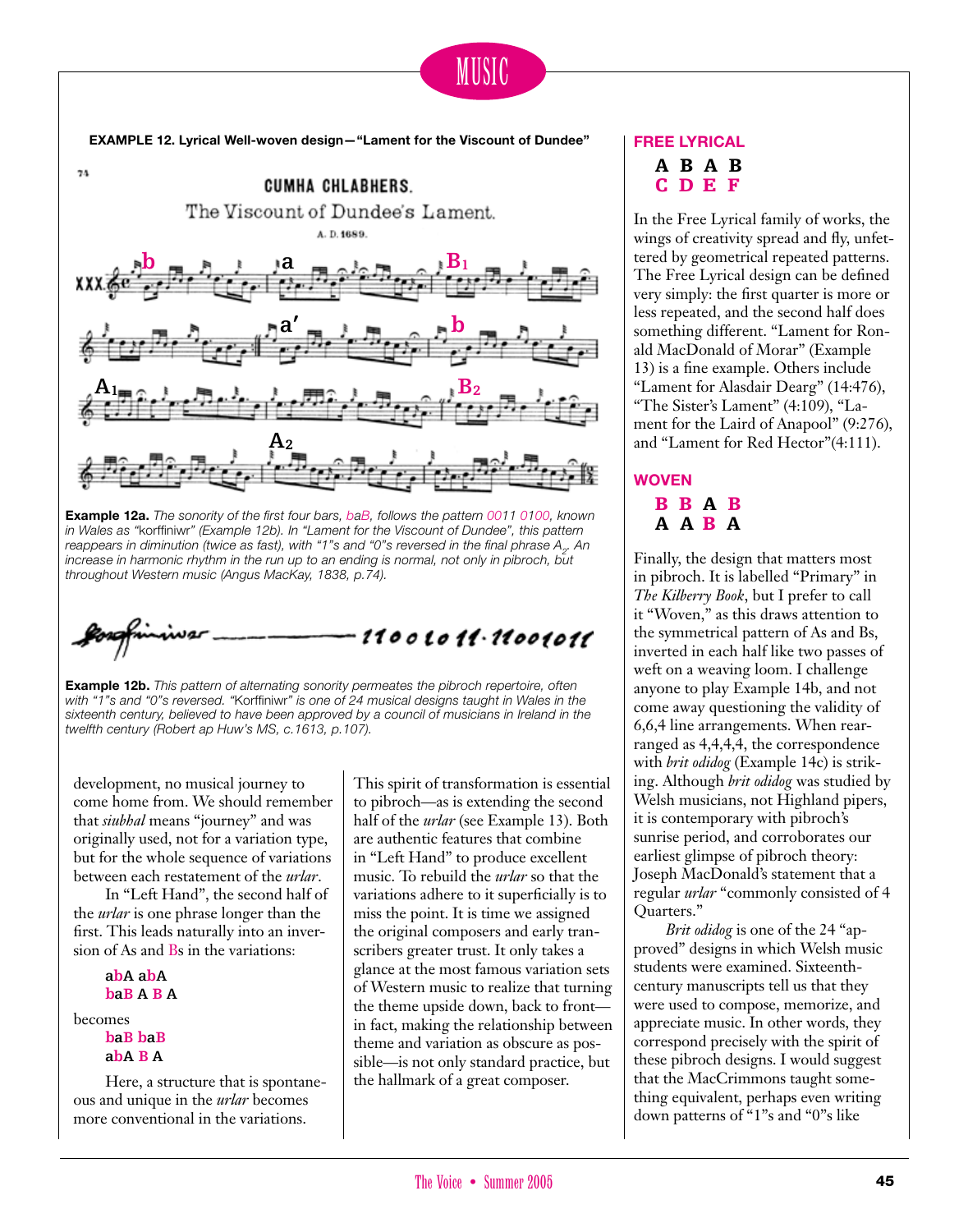

the Welsh. Paper does not last long in the damp West of Scotland, yet two documents from Skye survive, dated 1770 and 1783, beautifully signed by one "Malcolm MacCrimmon" (*Piping Times* 46, No.11 & 47, No.1). A pen is not required, however, and I believe a more effective teaching method, then and now, would be to arrange four smooth white pebbles and four rough black stones on a table (or any objects of similar size): the four smooth objects represent a consonant phrase, the four rough objects a dissonant one. And they can be inverted, because in pibroch it is acceptable to start or end on a dissonance—something which does not appear to have been the case in Wales or in medieval Ireland, and is certainly not the case in urban-Western music.

The Well-woven and Lyrical Well-woven designs are really branches of the Woven musical tribe—the most powerful in pibroch. Some form of Woven design is found in over 150 pibrochs. One of the most popular works with a basic Woven design (as defined above) is "The Earl of Seaforth's Salute" (Example 15). Beside "The End of the Little Bridge", this shows just how different two manifestations of one design can be. Other examples include "MacCrimmon's Sweetheart" (7:205), "The Blue Ribbon" (5:127), "The Red Speckled Bull" (4:105), and "The Big Spree" (1:11).

#### **Conclusion**

My voyage through the primary sources, back to the composer's world, has been hugely enjoyable. I have not seen everything, however, and I hope the pibroch galaxy will be charted more thoroughly in the future. It is vital to remember that the nine design families I have named, like constellations, do not really exist. They are just a perception, a human convenience. Their number and make-up are not absolute. I have altered the chart originally drawn up by General Thomason and revised by Archibald Campbell as little as possible. Nevertheless, it is necessary to shake what has become orthodoxy



**EXAMPLE 13. Free Lyrical design—"Lament for Ronald MacDonald of Morar".** *In all Lyrical works, the first two Quarters, AB, are more or less identical. In the second half of Free*  Lyrical works, the composer's imagination has free reign. Here, a falling sequence,  $E_{1}E_{2}E_{3}$ , *extends the final Quarter magnificently, producing a unique structure with the proportions 4,4,4,7. It is quite normal for the second half of an urlar to be longer or shorter than the first. This kind of flexibility is a musical asset and an authentic Highland manner of melodic expression (Donald MacDonald,* Ancient Marshall Music of Caledonia*, c.1819, p.94).*

in order to include the whole "Mac-Crimmon" repertoire, and not merely the sanitized portion approved by two individuals in the twentieth century.

Every category of pibroch design has hazy edges. By viewing 6,6,4 and 4,6,4,2 tunes as variants of the 4,4,4,4 pattern with an uneven phrase structure superimposed, I avoid the inelegance of theoretical boundaries, sharp dividing lines that do not exist in the real world. Among the nine design families illustrated, promiscuity was rife; it would be equally true to call this one family, or fifty—but it would be rather less useful in the classroom. I beg all teachers to sell this theory with a caveat: being real music, pibroch doesn't follow rules, it makes them. Creative genius is the only rule here, as dull music does not survive in oral transmission.

As in the craft of professional Gaelic poetry, pibroch composers used phrase repetition to weave musical lines together in an intricate manner, and in all but a handful of cases, this dispels any "amateur" fourfold feeling. Regular end-rhyme was avoided; instead, motifs at line ends would be echoed in midline, and phrases were often shifted to new positions so that the metrical emphasis would fall differently the second time. In longer Woven movements, a superimposed 6,6,4 pattern obliterates any feeling of fourfold construction. In short variations, however, and the second half of Ornate movements, a 4,4,4,4 feeling prevails, which makes a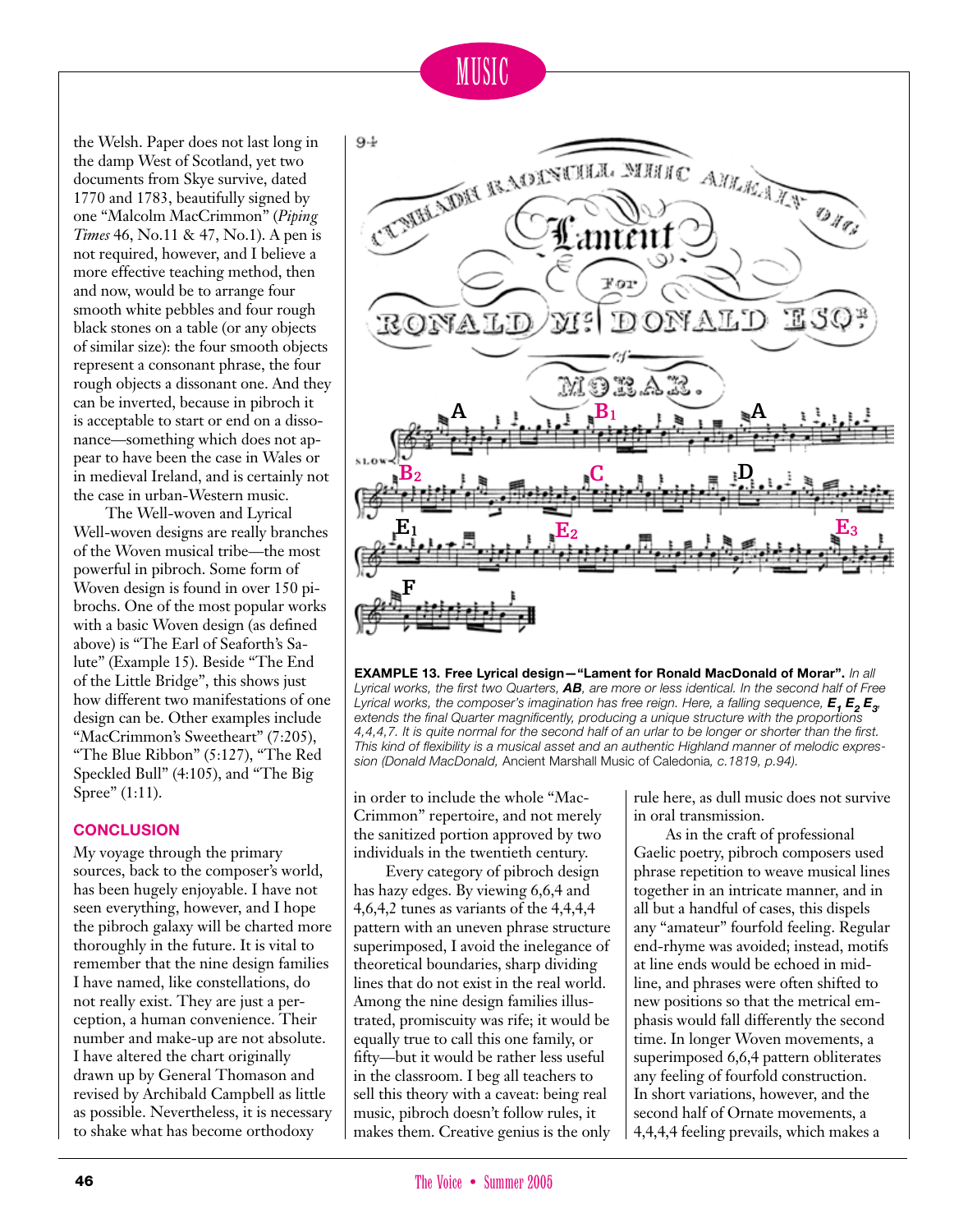



**Example 14b.** *My interpretation of Campbell's canntaireachd notation in Example 14a. Compared to the variations that immediately surround it, the first variation in this example halves the length of each phrase: the Woven design is completed in four bars instead of eight. Short variations like these are easier to perceive in 4,4,4,4 than they are in 6,6,4, and the Welsh*  mesur*, "bryt odidog" (Example 14c) provides compelling evidence that this was how the composer conceived them.*

0010:0010:1101:1101

**Example 14c.** *In the Welsh* mesur *"bryt odidog", double dots divide sixteen digits into four even Quarters. The pattern of sonority in the second and third Quarters equals that of basic Woven movements (like the first variation in Example 14b): 0010 corresponds to bbab, and 1101 to aaba (Robert ap Huw's MS, c.1613, p.107).*

clear dividing line between even-lined and uneven-lined designs impossible.

During the Age of Enlightenment, a fashion for much clearer musical phrasing, and the collapse of pibroch as a serious profession, resulted in half the repertoire being thought of in uneven

lines. Between the 1790s and 1960s, before Robin Lorimer challenged established wisdom, this was how pibroch was understood by those who wrote it down. The merits of Lorimer's suggestion, however, that all grounds were composed in even lines, are compelling: the ingenious playfulness of the composers becomes more apparent, the myriad interrelationships of design can be seen more clearly, and the symmetrical patterns of interlaced sonorities, which were central to medieval Welsh music theory, render our understanding